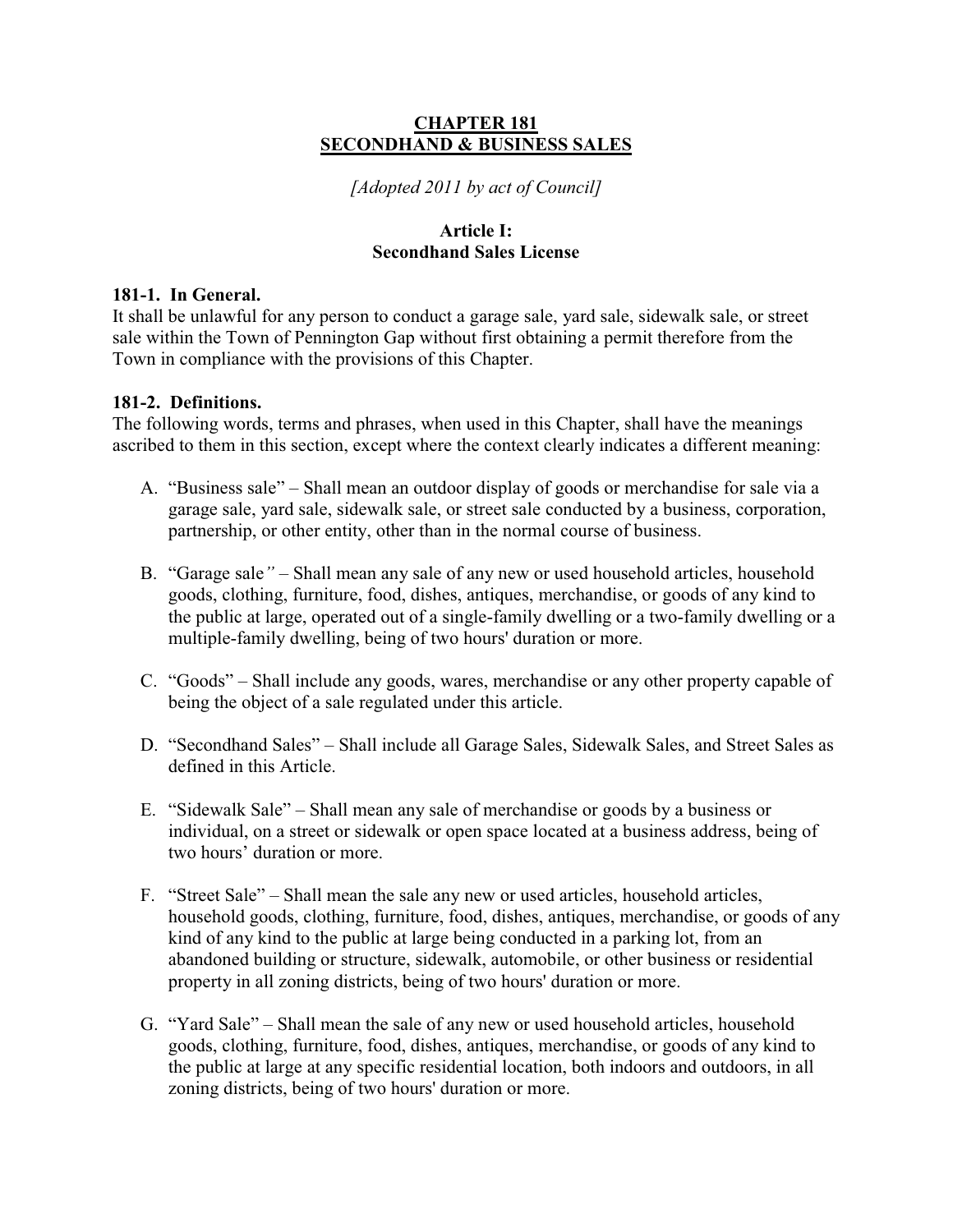# **Article II: Permit Requirements**

## **181-3. Permit Required; Limitations.**

- A. No yard sale, garage sale, sidewalk sale, or street shall be held until the person or business conducting such sale shall have first obtained a sale permit from the Town.
- B. Permits shall be obtained by application to the Permit Officer, representative authorized by the Town to grant said application. The Town Council shall designate a Permit Officer or Officers as the representative authorized by the Town to grant said application. Said Permit Officer may be the Town Manager, Town Mayor, or other designated individual appointed at the discretion of the Town Council by resolution of the Town Council.
- C. The fee for such permit shall be as follows:
	- i. For a yard sale or garage sale: \$5.00.
	- ii. For a sidewalk sale or street sale: \$15.00.
	- iii. In the event the sale is solely for a legitimate charitable purpose, no fee shall be required.
- D. The Town may issue sale permits only to the owner of record or tenant of record of the residential property or residential unit upon which such sale is to take place.
- E. A permit issued pursuant hereto shall specifically state the name of the holder of such permit, the location of the permitted sale and the date(s) for which such sale is permitted.
- F. Application for more than two permits for the same address within one year shall be reason for the denial of the permit by the Town.
- G. Application must be made at least 24 hours in advance of such proposed sale. Application made less than 24 hours in advance of such proposed sale shall be reason for the denial of the permit by the Town.

### **181-4. Permit Application.**

A. The application for any yard sale or garage sale permit shall be made by the owner of record of the residence or by the legal tenant of a specified residential rental unit, at or upon which such sale is to take place and shall be made at least 24 hours in advance of such proposed sale and shall set forth the following information: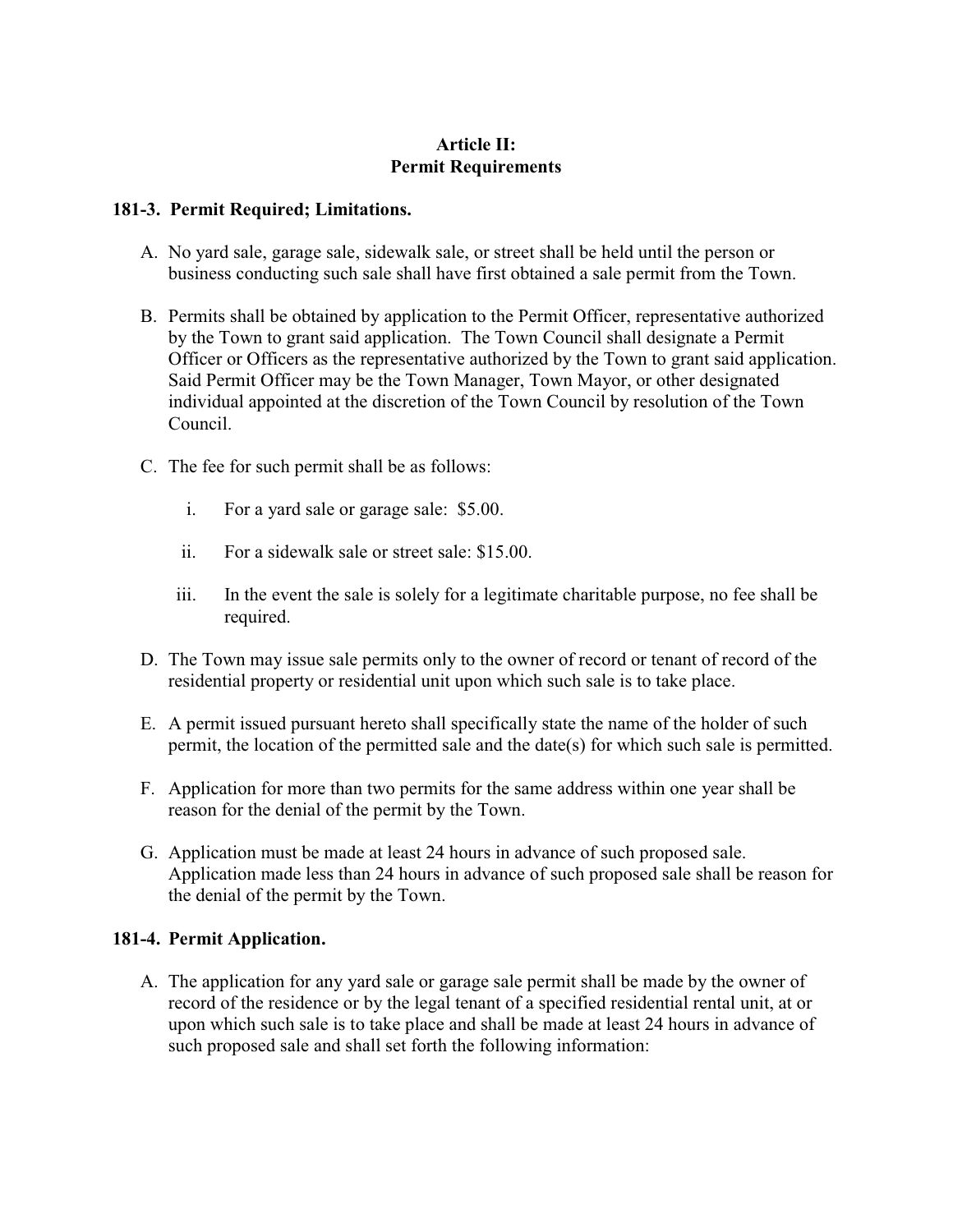- i. the full name of the applicant and all other owners of record of the residential property at or upon which such sale is to take place;
- ii. the address at which the sale will be held and also the address at which the applicant resides and a telephone number at which the applicant may be contacted;
- iii. a brief description of the articles, and goods to be sold at such yard sale;
- iv. the proposed dates and hours of such sale; and
- v. such application shall be accompanied by a \$5.00 permit fee to the Town of Pennington Gap which fee shall be fully refundable in the event of the denial of any permit required by this article; or if such sale is solely for charitable purposes, such application shall be accompanied by a sworn statement providing that the sale is solely for legitimate charitable purposes and the nature of the charitable purpose.
- B. The application for any sidewalk sale or street sale permit shall be made by the owner/manager of the business conducting the sale, or by the individual person conducting the sale, and shall be made at least 24 hours in advance of such proposed sale and shall set forth the following information:
	- i. the full name of the applicant and all other owners of record of the business or residential property at or upon which such sale is to take place;
	- ii. the address at which the sale will be held and also the address at which the applicant resides and a telephone number at which the applicant may be contacted;
	- iii. a brief description of the articles, and goods to be sold at such sale;
	- iv. the proposed dates and hours of such sale; and
	- v. such application shall be accompanied by a \$15.00 permit fee, to the Town of Pennington Gap which fee shall be fully refundable in the event of the denial of any permit required by this article; or if such sale is solely for charitable purposes, such application shall be accompanied by a sworn statement providing that the sale is solely for legitimate charitable purposes and the nature of the charitable purpose.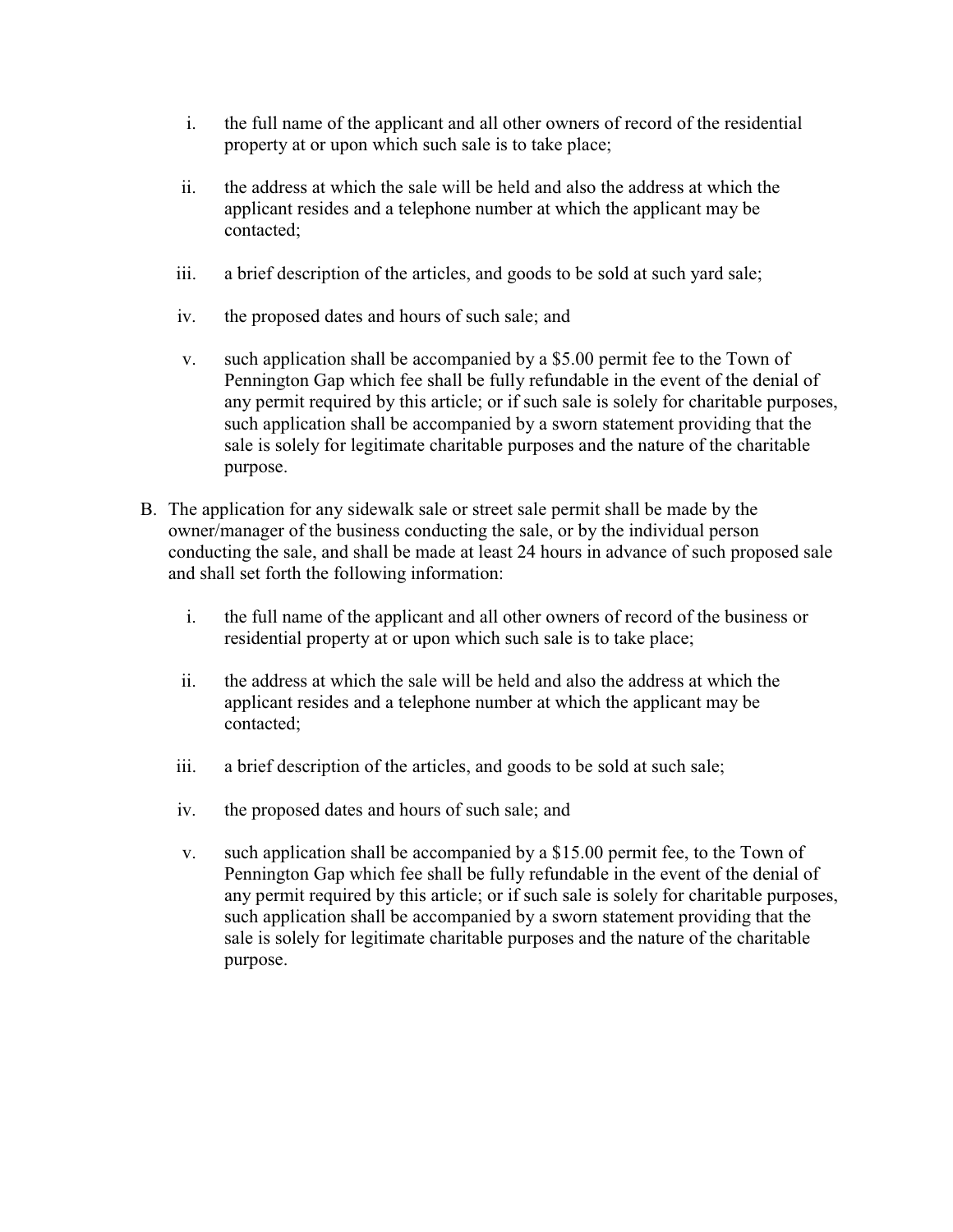# **Article III: Business Sales**

## **181-4. Generally.**

Business Sales and the sales of merchandise or goods by a business at a "sidewalk sale," "street sale," or open space located at a business address is prohibited unless a specific "business sale" permit" for such has been issued by the Town based upon regulations established by the Town governing such sales.

## **Article IV: Operation & Enforcement**

### **181-5. Sale Cancellation or Postponement.**

In the event that the holder of a sale permit elects not to conduct such sale on any of the dates permitted, due to inclement weather or any other reason, such permit holder shall be entitled to conduct such sale on some further date after notice to and approval of the Town.

## **181-6. Operating Requirements.**

The following general operating requirements shall apply to all sales regulated by this Chapter:

- A. During the hours of such sale, a permit issued as required hereunder shall be made available for inspection upon request by any Town of Pennington Gap police officer or any authorized representative of the Town.
- B. The conduct of the sale shall not interfere with the orderly flow of pedestrian or vehicular traffic.
- C. There shall be no parking on any main thoroughfare in which a sale is being conducted.
- D. It shall be unlawful for any person to hold more than two sales at the same location within one year last past from the date of such person's current sale.
- E. It shall be unlawful for any person to conduct a sale lasting longer than three consecutive days.
- F. It shall not commence before 6:00 a.m., nor continue past sundown.
- G. Sale goods may not be displayed in the public right-of-way, and all sale goods shall be arranged so that fire safety service and other officials may have access for inspection at all times during the sale.